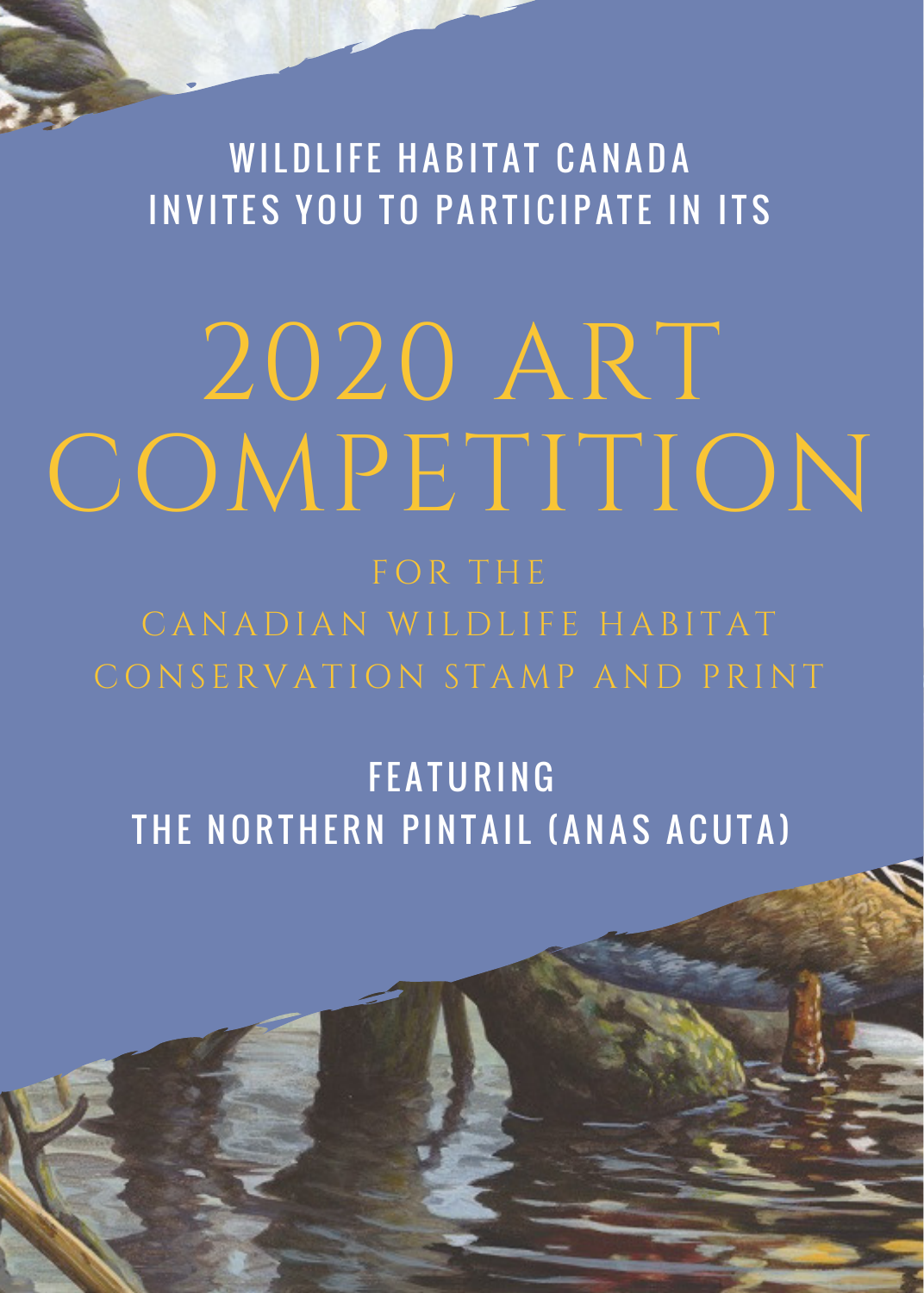## DEAR CANADIAN WILDLIFE ARTISTS,

In 2020, Wildlife Habitat Canada will be celebrating the 36th year of the Canadian Wildlife Habitat Conservation Stamp and Print program (the Program). Since 1985, over \$50M has been raised for habitat conservation efforts. These funds have leveraged crucial partner funds to increase the investment being made to conserve Canada's wild places.

It is thanks to artists like you that we are able to continue the tradition of bridging art, conservation and the human condition.

Please consider this letter your invitation to participate in the 2020 Art Competition. We are pleased to announce that the Competition will feature the Northern Pintail (Anus Acuta) in a natural habitat.

These elegant, wetland dwelling ducks have had a steady population over the past years with a slight decline in numbers since 1966. Despite this, Northern Pintails have a status of low conservation concern (Source: The Cornell Lab of Ornithology, All About the Birds, 2015).

We anticipate that the judging of the 2020 Art Competition will take place in Ottawa, ON in November 2018. Please note the following important dates:

**Deadline 1 – Intent to Participate Form: Deadline 2 – Entry submission:** Thursday June 28, 2018 Thursday, October 25, 2018